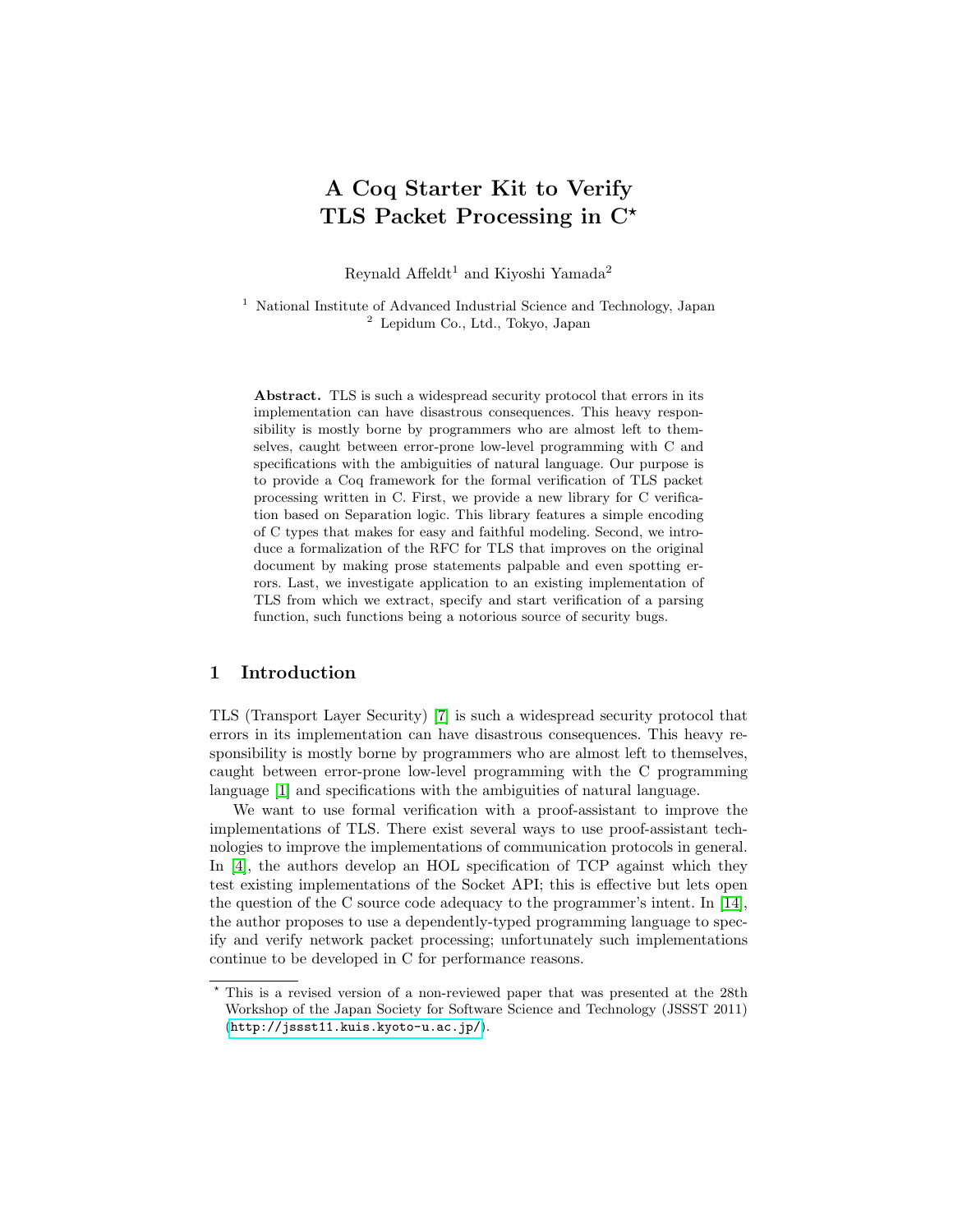Our purpose here is to provide a framework in the Coq proof-assistant [\[13\]](#page-14-4) for the interactive verification, at the source code level, of C programs that process TLS packets.

As the main element of this framework, we provide a new library for C verification based on Separation logic [\[3\]](#page-14-5), a variant of Hoare logic that deals with pointers, the latter being heavily used in network packet processing. The originality is a simple encoding of C aggregated types (hereafter, C structs). This is a faithful model of C so that existing code can be ported in a systematic way and so that formal models can be readily pretty-printed and compiled, thus reducing the trusted base to a minimum. Our Separation logic is equipped with the expected standard lemmas such as the frame rule and tested against the standard in-place list reversal example. We introduce our formal model of C in Sect. [2](#page-1-0) and its Separation logic in Sect. [3.](#page-5-0)

The task of processing network packets is disciplined by various RFCs that describe in a semi-formal fashion the format of the network packets. In order not to depart from common practice, we insist on having a formalization of the RFC for TLS that can be syntactically compared with the original document [\[7\]](#page-14-0). This not only gives us formal grounds to lay down specifications of the C source code, but this also has the side-effect of improving the original RFC by eliminating prose-only statements and even spotting errors. This is explained in Sect. [4.](#page-7-0)

Finally, we investigate in Sect. [5](#page-9-0) application to an existing implementation of TLS, namely PolarSSL [\[8\]](#page-14-6). Concretely, we port the function that parses initialization packets, specify it w.r.t. the formal RFC, and, as a first step, verify the first part of this function, that parses the packet header. It is interesting to note that even recent security bugs can be found in such well-scrutinized functions (e.g., CVE-2011-0014 for ClientHello in OpenSSL [\[9\]](#page-14-7)). Upon completion, this verification will provide PolarSSL with advanced debugging and certification.

## <span id="page-1-0"></span>2 Formal Model of C

#### <span id="page-1-1"></span>2.1 An Encoding of C Types Parametrized by a Type Context

We first define a set of integral types: unsigned and signed 32-bit integers, and unsigned 8-bit characters: Inductive ityp : Type := uint32 | sint32 | uchar. C types are then defined as follows:

```
Inductive stag := mkStag : string \rightarrow stag. (* struct tags *)
Inductive typ : Type :=
| btyp of ityp (* basic integral types *)
| ptyp of typ (* pointer types *)| rtyp of stag
| styp of stag & list (string * typ). (* struct types *)
```
styp corresponds to C structs, fields' names being encoded as strings. Like ptyp, rtyp corresponds to pointers; intuitively, rtyp tg is the same as ptyp (styp tg l) if l is associated with tg in the current context. This alternative way to write pointers allows for the definition of recursive structures. For example, singlylinked lists are defined as follows: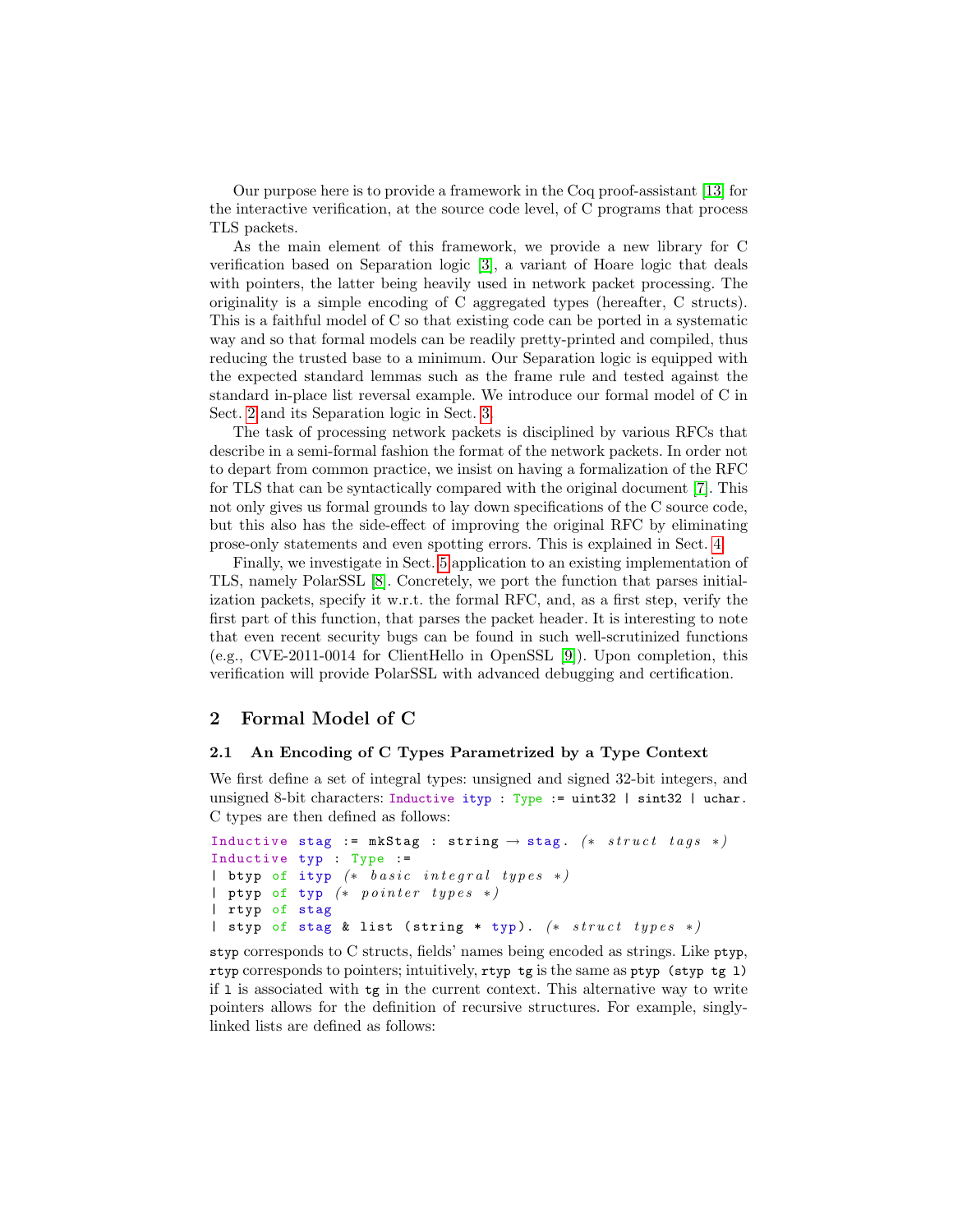```
Definition C_{{\texttt{last}}_{{\texttt{f}}}} 1ds := ("data", btyp uint32) ::
 ("next", tryp (mkStag "C_lst")) :: nil.Definition C_lst := styp (mkStag "C_lst") C_lst_flds.
```
Not all types allowed by the above syntax are proper C types; the predicate wft forbids empty structs and structs with homonymous fields.

We define a contextual equality to cope with the double representation of pointers. The first step is a predicate  $a = t = b$  that holds when a and b are syntactically the same type (it treats  $\tau \tau$  and  $\tau$ ) for any the same syntactically the same type it is the property of  $\tau$ Then the desired contextual equality is the predicate  $t_1 = t c t = t_2$ , where c is a type context, defined as follows:

```
Definition ctxt := list (stag * list (string * typ)).
Definition eqtm (c : ctxt) (t1 t2 : typ) :=
  t1 = t = t2 \land cover c t1 \land cover c t2.
Notation "t1 '=t' c 't =' t2" := (eqtm c t1 t2).
```
cover c t is a predicate that holds when all the tags in the type t appear in (the domain of) c.

sizeof is an important function for (un)marshalling data structures. As its C namesake, it computes the number of bytes needed to put data in memory. This requires to model the size of pointers. Let ptr\_size be the number of bytes needed to encode a pointer. It is a parameter of our model and its properties allow for 32, 64, etc. architectures:

Parameter ptr\_len : nat. Parameter ptr\_size : nat. Parameter Hptr\_size : ptr\_len = ptr\_size \* 8.

Ignoring padding issues, the sizeof function is defined as follows:

```
Definition sizeof_i t : nat :=
match t with uint32 \Rightarrow 4 | sint32 \Rightarrow 4 | uchar \Rightarrow 1 end.
Fixpoint sizeof' (n : nat) (t : typ) : nat :=
 match n with \dots | S m \Rightarrow match t with
   | btyp x ⇒ sizeof_i x
   | ptyp _ ⇒ ptr_size
   | rtyp \Box \Rightarrow ptr_size
   | styp _ l' \Rightarrow iplus (map (sizeof' m) (uzip2 l'))
  end end .
Definition sizeof t := sizeof' (typ_max_depth t) t.
```
sizeof' takes a size argument n that is expected to be the maximal depth of  $t$ : this is standard practice to show Coq that a function terminates.

## <span id="page-2-0"></span>2.2 C Expressions and their Evaluation

Values are made of finite-size integers. In particular, pointers are only known to be of size ptr\_len:

```
Inductive value : Type := bval32 of int 32 | bval8 of int 8
  | pval of int ptr_len | sval of list value .
```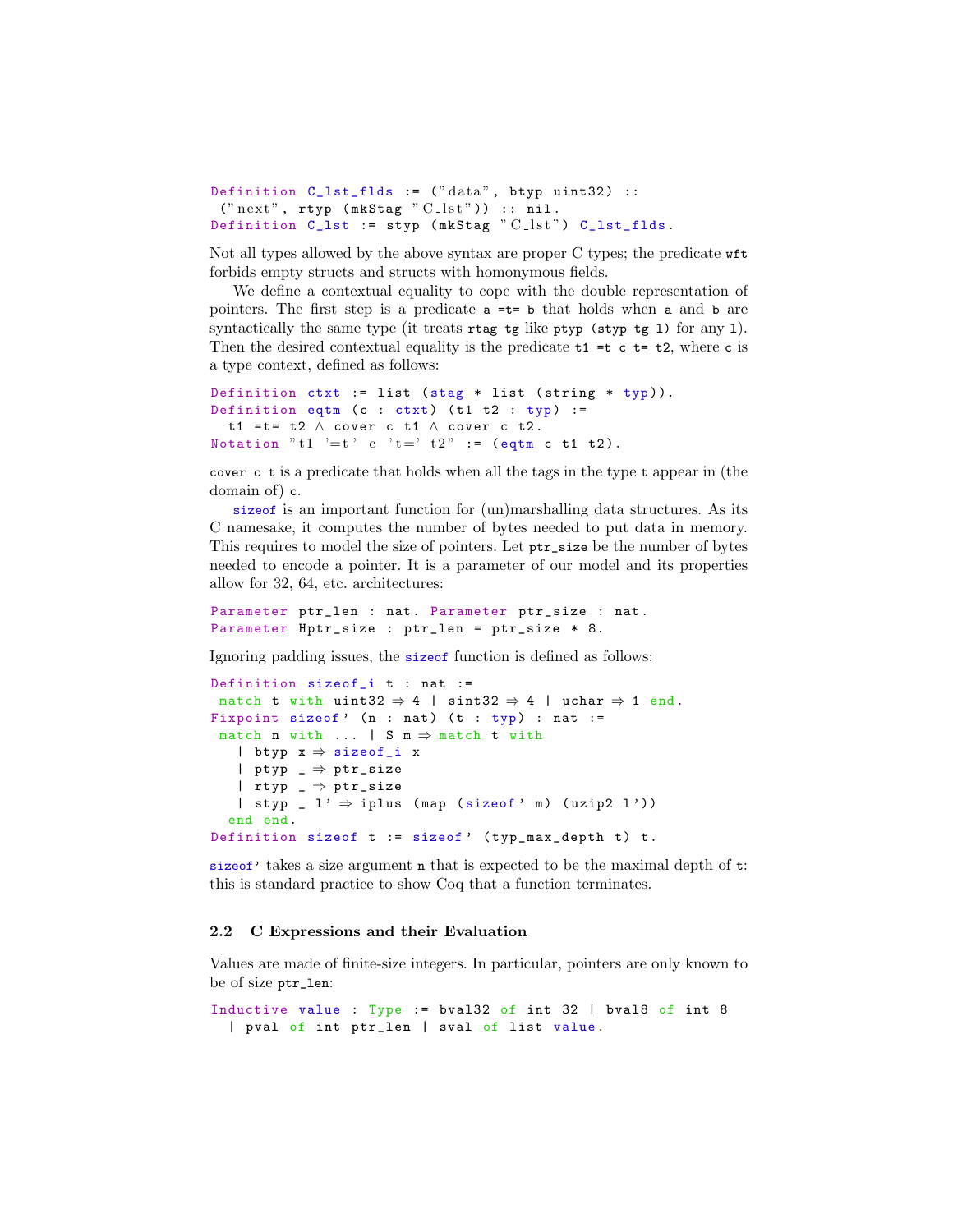We model a subset of the expression language of C as follows:

```
Definition var := string.
Inductive exp : Type :=
| var_e of var (* variables *)| cst32 of int 32 | cst8 of int 8
| cst_pe : \forall t : typ, wft t \rightarrow int ptr_len \rightarrow exp
| cst_se : \forall tg l vs, wft (styp tg l) \rightarrow length l=length vs \rightarrow\forall^b (fun \mathtt{x} \Rightarrow \mathtt{typ\_val} (fst \mathtt{x}) (snd \mathtt{x})) (combine (uzip2 l) \mathtt{vs}) \rightarrowexp .
| fld of exp & string | fld' of exp & string
| bop_ne of binop_e & exp & exp | add_pe of exp & exp | ...
```
cst32, cst8 are for (signed) integral constants; they can be constructed using the function Z2s that builds finite-size integers (to be seen as signed). cst\_pe is for pointer constants; they come with a proof of wellformedness of the pointed type. cst\_se is for struct constants; they come with a proof of wellformedness of the type and a proof that the list of values vs is compatible (in the sense of typ\_val). When computable, these proofs are hidden by notations. fld and fld' are for accessing the fields of structs: fld corresponds to the "." notation of C and fld' corresponds to the "→" notation (more precisely, fld' p f, noted p  $\hookrightarrow$  f here, would be written  $\&(p \rightarrow f)$  in C). bop\_ne is for various binary operators. add\_pe is for pointer arithmetic.

We now explain the evaluation of C expressions. Evaluation has to deal with types because of pointer arithmetic. Let us assume a type context of type ctxt and a typing environment of type tenv. We first define a typing function:

```
Definition tenv := list (var * typ).
Fixpoint typ_of (c : ctxt) (env : tenv) e : option typ := ...
```
Evaluation of expressions is defined w.r.t. a typed store where variables are associated with a value and a type:

Definition tstore := list ( $var * (value * typ)$ ).

Since tstore does not prevent ill-typed values, evaluation is actually defined w.r.t. a store that associates tstore with a type context (obtainable via the \_ctxt projection) and we guarantee that any value in the store is associated with a compatible type.

The following excerpt of the evaluation function illustrates pointer arithmetic and also how to deal with the double representation of pointers. Concretely, when it runs into rtyp tg, evaluation looks for the set of fields/types corresponding to the tag tg in the type context (line [10](#page-4-0) below).

```
0 Definition typof (s: store) e := typ_of (_ctxt s) (store_tenv s) e.
1 Fixpoint eval (e : exp) (s : store) : option value := ...
_2 | add_pe e1 e2 \Rightarrow3 match [ e1 ]_ s, [ e2 ]_ s with
_4 | Some (pval i1), Some (bval32 i2) \Rightarrowmatch typof s e2 with | Some (btyp sint32) \Rightarrowmatch typof s e1 with
```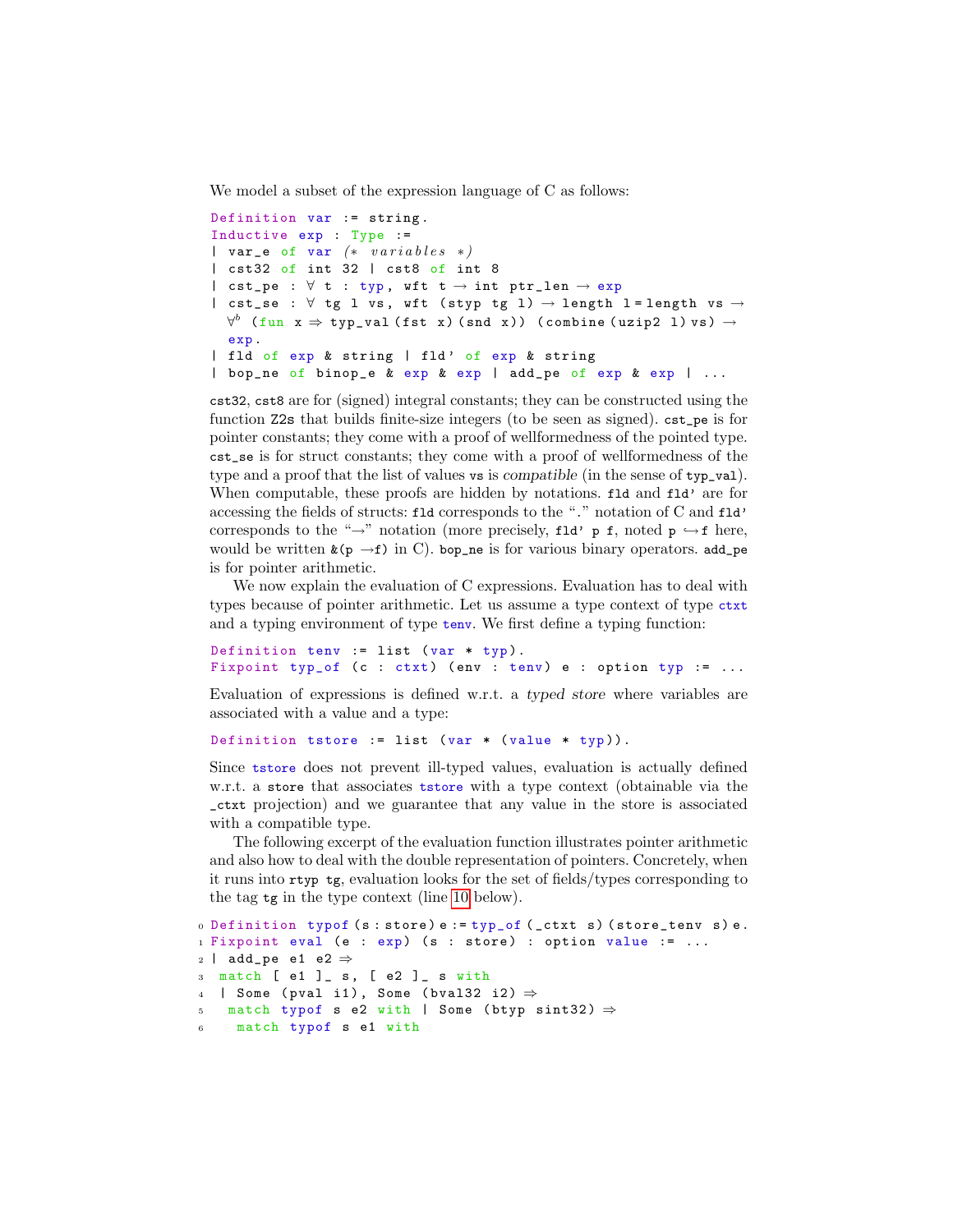```
\tau | Some (ptyp t) \Rightarrow8 Some ( pval ( scalez i1 ( size of t) ( s2Z i2 ) ) )
9 | Some (rtyp tg) \Rightarrow10 match assoc_get tg (_ctxt s) with
11 | Some 1 \Rightarrow12 Some ( pval ( scalez i1 ( size of ( styp tg 1 ) ) ( s2Z i2 ) ) )
13 | None \Rightarrow None
14 end
15 ... where "'[' e '] ' s" := (eval e s).
```
scalez p i k means to add  $k \times i$  to p and s2Z interprets a finite-size integer as a signed integer. As often when reasoning interactively about imperative programs (e.g., [\[10\]](#page-14-8), Sect. 3.1), the evaluation of expressions does not perform read/write side-effects to the heap.

#### 2.3 Semantics of C Commands

To produce the formal model of C commands, we use an existing Coq module [\[15\]](#page-14-9). Given a syntax, operational semantics, Hoare triples, and basic properties for a set of one-step commands, it generates a syntax, operational semantics and a sound Hoare logic for the corresponding While-language (i.e., with structured control-flow). We use the following set of one-step commands to define our subset of C:

```
Inductive cmd0 : Type :=
| skip
| assign of var & exp Notation x \leftarrow e^x := (assign x e).
| lookup of var & exp Notation "x '←*' e" := (lookup x e).
| mutation of exp & exp Notation "e '*←' f" := (mutation e f).
| malloc of var & exp Wotation "x '←malloc' e" := (malloc x e).
| free of exp .
```
In the semantics, a state is a pair of a store of typed variables (the store type from Sect. [2.2\)](#page-2-0) and a heap (type hp.t, that is a map from naturals—that represent addresses—to individual bytes): Definition state := store \* hp.t.

The important difference between C and an archetypal language such as the one of Separation logic [\[3\]](#page-14-5) is that memory is accessed by blocks, whose length is determined by the type of read/written data. For illustration, the operational semantics of lookup is defined as follows:

```
o Reserved Notation " s '-' c '\longrightarrow' t ".
1 Inductive exec0 : option state→cmd0→option state→Prop := ...
2 | exec0_lookup : ∀ s h tx x e v p ,
3 typof s (var_e x) = ot _ctxt s ot= tx \rightarrow4 typof s e = ot _ctxt s ot= ptyp tx \rightarrow5 [ e ] s = Some (pval p) \rightarrow heap get (u2Z p) tx h = Some v \rightarrowSome (s, h) – x \leftrightarrow e \longrightarrow Some (store_upd x v s, h)
```
u2Z interprets a finite-size integer as an unsigned integer (Z2u performs the converse operation); heap\_get a tx h turns the sizeof tx bytes starting at address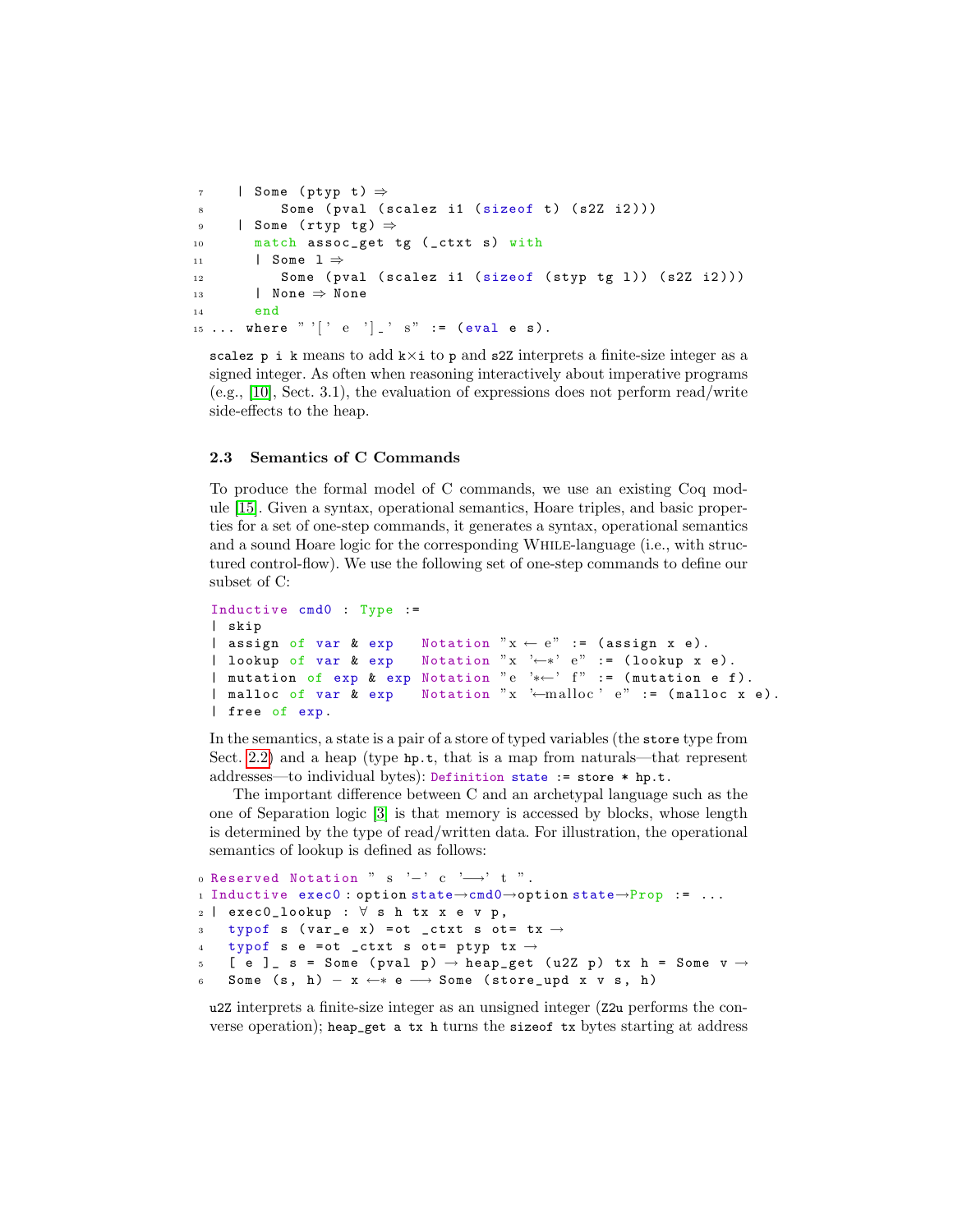a into a value; " $\cdot$  =ot  $\cdot$  ot=  $\cdot$ " is the same as " $\cdot$  =t  $\cdot$  t=  $\cdot$ " when the left hand-side is a Some, and false otherwise. The semantics that we define therefore enforces type checking, so that, say, lookup executes only when the type of the variable and of the dereferenced expression agree (lines [3–](#page-4-1)[4](#page-4-2) above). Programs that deviate from this behavior require adjustments to be modeled, what benefits anyway to clarity and therefore security.

We have implemented in Coq a set of pretty-printing functions to translate programs in our C model to compilable code. Since the Coq evaluation engine is not optimized for that purpose, it is important to find an efficient way of implementing pretty-printing: depth-first traversal of the abstract syntax tree together with state-passing does the trick. The string obtained by pretty-printing can be retrofitted to the original application by copy-pasting. We have experimented with a few functions (ssl\_parse\_client\_hello, asn1\_get\_len) of PolarSSL [\[8\]](#page-14-6) and confirmed by running the new program against an OpenSSL [\[9\]](#page-14-7) client that the PolarSSL server still behaves as expected.

## <span id="page-5-0"></span>3 A Typed Extension of Separation Logic for C

The definition of a Separation logic for our C model essentially amounts to provide the Separation logic assertions and to derive Separation logic-specific lemmas (the frame rule and so on). We shallow-embed assertions, i.e., they are functions of type Definition assert := store  $\rightarrow$ hp.t  $\rightarrow$ Prop. This is a standard approach; see, e.g., [\[5\]](#page-14-10) for an illustration of this technique. Here, we only focus on the mapsto connective, since it departs from textbook Separation logic because of C types.

#### <span id="page-5-1"></span>3.1 The Typed Mapsto Connective

The mapsto connective specifies singleton heaps. In the textbook Separation logic mapsto connective, a singleton heap corresponding to address  $a$  and contents  $b$ (where both a and b are integers) is specified by  $e_1 \mapsto e_2$ , where  $e_1$  and  $e_2$ evaluate respectively to  $a$  and  $b$ . We extend the mapsto connective with types to account for the various data structures of C. This typed mapsto connective is noted  $e \stackrel{t}{\mapsto} e'$  where e is an expression of type  $*t$  that evaluates to some pointer p,  $e'$  is an expression of type t that evaluates to some value v, and p points to a memory block that contains the encoding of  $v$ . Put formally:

```
Definition mapsto t e e' s h := \exists p, [ e ]_ s = Some (pval p) \wedgetypof s e = ot _ctxt s ot = ptyp t \land \exists v, [e' ] s = Some v \landsizeof t = length (hp.cdom h) \wedgechars2val t (hp.cdom h) = (v, nil) \wedgehp.dom h = seq (u2Z p) (size of t).
Notation "e1 '\vdash' t '\rightarrow' e2" := (mapsto t e1 e2).
```
chars2val t l turns the list of characters l into a value according to the type t. The notation  $-\rightarrow$ " (to be used in Sect. [5\)](#page-9-0) is for a generalization of the mapsto connective to C arrays.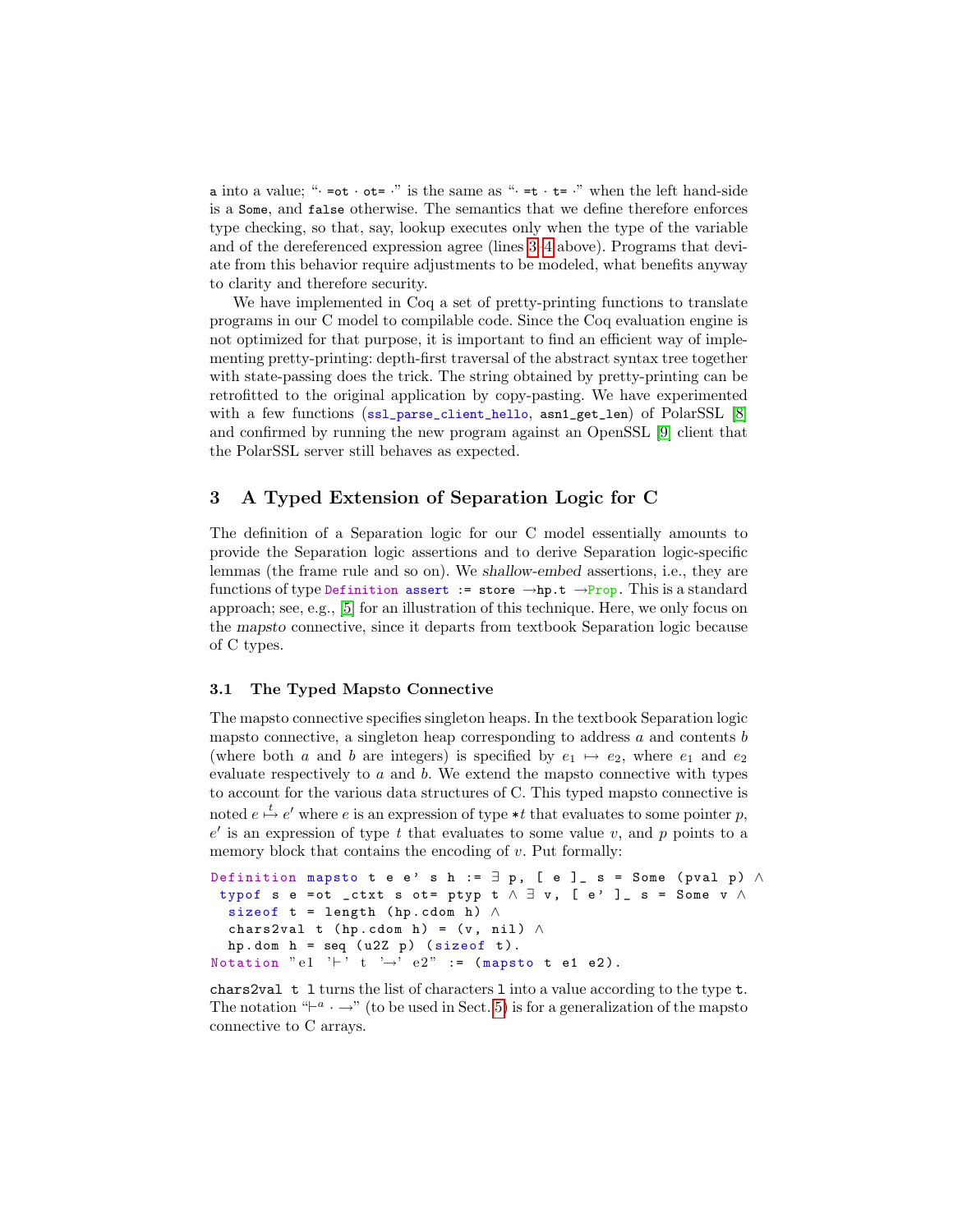Once connectives are defined, lemmas must be proved so as to facilitate the task of formal verification. In the case of the typed mapsto connective, this leads to original lemmas. Consider for example reading fields' contents of heapallocated structs. Let us suppose that x points to a struct of type styp tg 1, what could be specified as follows:

```
(var_e x \vdash styp tg 1 \rightarrow cst_se tg 1 vs wf_tg 1_vs 1_vs2) s h
```
Suppose that the *i*th field of  $1$  is named  $f$  and has type  $t$ , and that the *i*th value in the heap is k. Then, we would like, when performing a lookup, to derive that (var\_e  $x \rightarrow f$  + t  $\rightarrow k$   $\star$  TT) s h, where  $\star$  is the separating conjunction and TT is a formula that holds for any state. This is captured by the following lemma:

```
Lemma mapsto_styp_inv : \forall x tg l vs s h p,
 assoc_get tg (_ctxt s) = Some 1 \rightarrow∀ ( wf_tg : wft ( styp tg l )) ( l_vs : length l = length vs )
 (1_v s2 : \forall (fun x \Rightarrow typ_v a1 (fst x) (snd x))
                (combine (uzip2 1) vs)),(var_e x \vdash styp tg 1 \rightarrow cst_se tg 1 vs wf_tg 1_vs 1_vs2) s h \rightarrow[var_e x]  s = Some (pval p) \rightarrowu2Z p + sizeof (styp tg 1) < 2 \hat{ } ptr_len \rightarrow\forall if t t' vi k,
  assoc_get f l = Some t' \rightarrow t =t _ctxt s t= t' \rightarrowifind f (uzip1 l) = Some i \rightarrow ith i vs = Some vi \rightarrowval2cst (_ctxt s) t vi = Some k \rightarrow(var_e x \leftrightarrow f \vdash t \rightarrow k \times TT) s h.
```
## 3.2 Standard Example: In-place List Reversal

In-place list reversal operates on singly-linked lists as defined in Sect. [2.1:](#page-1-1)

```
Definition NULL : exp := cst_pe wf_C_lst ( Z2u ptr_len 0).
Definition reverse_list := ret \leftarrow NULL ;
 while . while (¬ (var_e i = NULL)) (
  rem ←* (var_e i \hookrightarrow "next") ;
  ( var_e i \hookrightarrow " next") *\leftarrow var_e ret ;
  ret \leftarrow var_e i;
  i \leftarrow \texttt{var_ee} \texttt{rem}).
```
Formal verification amounts to prove that the program reverse\_list reverses the list l, pointed to by variable i before execution and pointed to by variable ret after. This is specified as follows:

```
0 Lemma reverse_list_verif : ∀ l ,
_1 {{ fun s h \Rightarrow (wf_tstore (_tstore s) \wedge_2 s \vdash^g " C\_lst" \dashv C\_lst\_flds \land s \vdash^t rem \dashv ptyp C\_lst \land\mathbf{s} \quad \mathbf{s} \vdash^t \mathbf{i} \ \dashv \ \mathtt{ptyp} \ \mathtt{C\_lst} \ \land \ \mathtt{s} \vdash^t \mathtt{ret} \ \dashv \ \mathtt{ptyp} \ \mathtt{C\_lst} ) \ \land4 pointed_list l i s h }}
5 reverse_list
6 \{{{ pointed_list (rev 1) ret }}.
```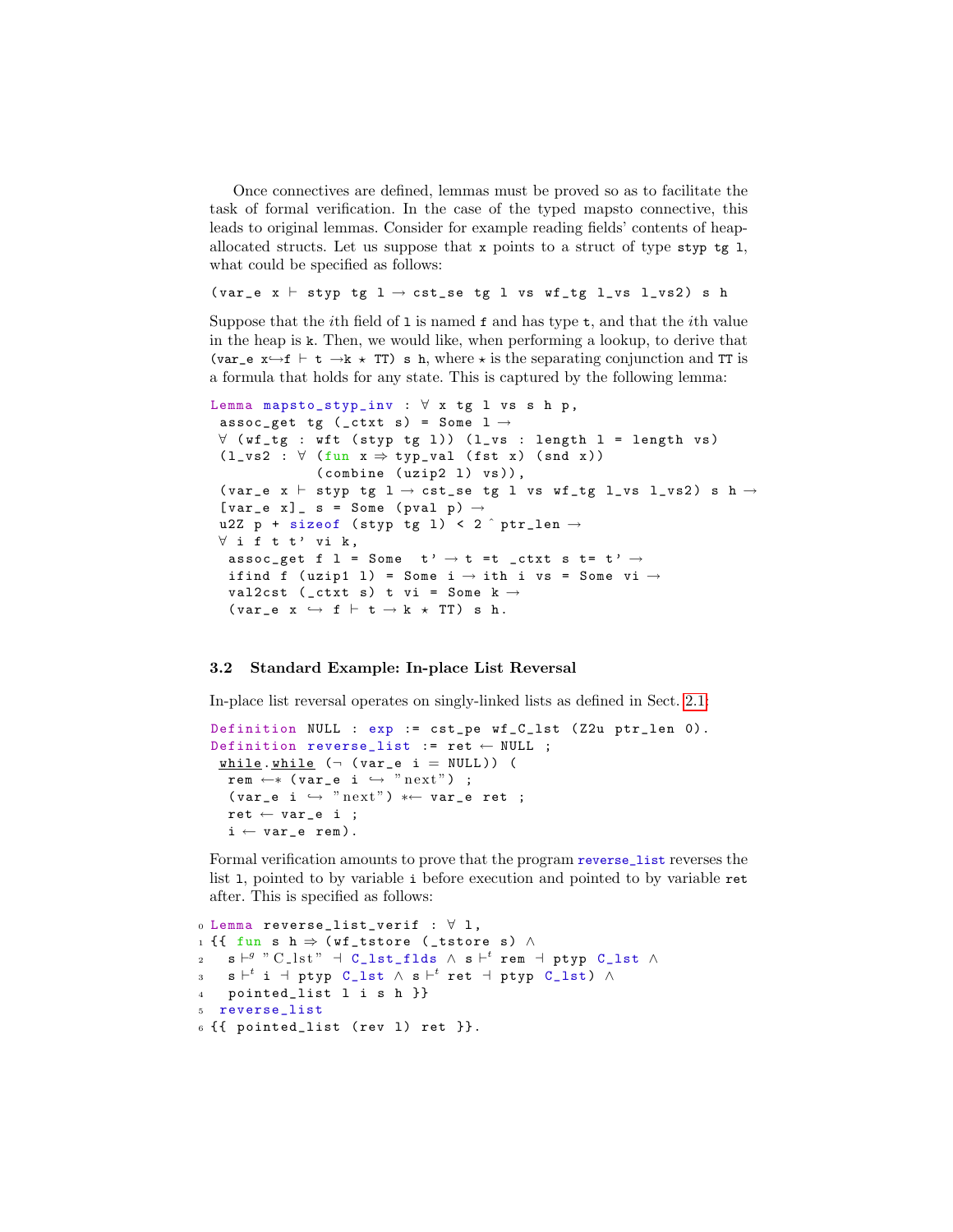Line [1](#page-6-0) is a wellformedness condition on the store of variables. Line [2](#page-6-1) means that the type of singly-linked lists belongs to the type context. Lines [2–](#page-6-1)[3](#page-6-2) give the type of the variables. We have been able to complete the formal verification without appealing to any axioms. Unsurprisingly, the proof script is complicated by intricate byte-level manipulations for which more lemmas are still to be found.

## <span id="page-7-0"></span>4 Formal Specification of TLS Packets

The description of packet formats in the RFC for TLS is semi-formal. A dedicated syntax (the presentation language) is introduced but its use is not entirely consistent throughout the document, and many conditions are still only described in natural language. On the one hand, it is necessary to formalize the description of packet formats to be able to write a formal specification for parsing functions, but, on the other hand, RFCs proved themselves useful despite their defects. Therefore, we insist on just improving the RFC with formal artifacts that can be related convincingly to their informal counterparts. Concretely, we provide a Coq encoding of a subset of the presentation language, resorting to shallowembedding when packet formats are more naturally represented this way. The result is a formalization of packet formats that can be syntactically compared with the RFC.

## 4.1 An Encoding of The TLS Presentation Language

The TLS presentation language ([\[7\]](#page-14-0), Sect. 4) consists of the following datatypes:

- 1. opaque is the type of bytes.
- 2. T  $\Gamma'$ [n] defines the type  $\Gamma'$  of fixed-length vectors made of n bytes, where n is a multiple of the size of T.
- 3. T T'<a..b> defines the type T' of variable-length vectors. They consist of a payload, whose length lies between a and b and that encodes data structures of type T, and a header (the "length field") that is large enough (but no larger) to encode the length of the payload.
- 4. enum {  $e_1(v_1)$ , ...,  $e_n(v_n)$  [[, (m)]] } T defines the enumerated type T. The length of the payload must be sufficient to encode the largest value (one of  $v_i$  or m). This payload is preceded by a "length field", like variable-length vectors.
- 5. Structure types are defined as being close to C structs but in fact they are closer to dependent records (e.g., TLSPlaintext in Sect. [4.2\)](#page-8-0).
- 6. Variants extend structures with fields whose type depends "on some knowledge that is available within the environment" ([\[7\]](#page-14-0), Sect. 4.6.1). This "knowledge" is the value of an enumerated that can come from preceding fields in the structure (e.g., the body field of Handshake, Sect. 7.4 of  $[7]$ ) (in which case we are dealing with a dependent record) or from the (implicit) environment (e.g., the "length field" of the enclosing Handshake packet in the case of ClientHello, Sect. 7.4.1.2 of [\[7\]](#page-14-0)).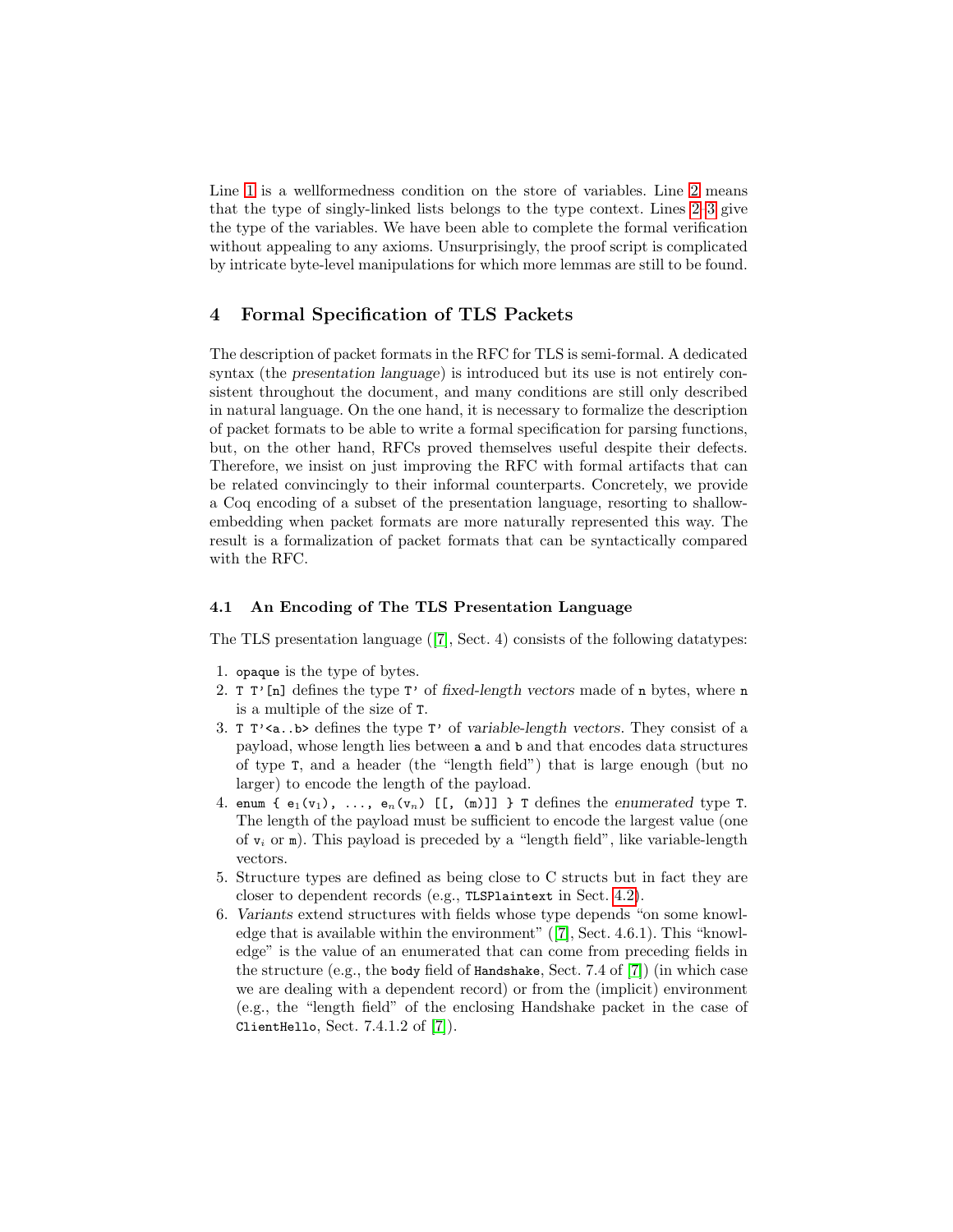Putting dependent records aside, we encode the presentation language using the tls\_typ inductive type. Since it is important for bound-checking in parsing functions, we give tls\_typ the minimum and maximum size of the underlying list of bytes as parameters. We use dependent types to figure out the "length field" of variable-length vectors and enumerateds, and to check divisibility constraints on fixed-length vectors: these proof obligations can be inferred automatically and hidden using notations.

```
Inductive tls_typ : Z \rightarrow Z \rightarrow Type :=
| opaque : tls_typ 1 1
| arr : \forall n, tls_typ n n \rightarrow \forall m, 0 \leq m \rightarrow Zmod m n == 0 \rightarrowtls_typ m m
| enum : \forall k l n, nodup l \rightarrow Zmax_lst_opt l n < 2 \hat{ } (k * 8) \rightarrow2 \hat{ } ((k - 1) * 8) \leq Zmax_lst_opt 1 n \rightarrow tls_typ k k
| varr : \forall n m (t : tls_typ n m) k a b,
  k != 0 → b < 2 ^ (k * 8) → 2 ^ ((k - 1) * 8) \leq b →
  a \leq b \rightarrow m \leq k + b \rightarrow tls_{\perp}typ (k + a) (k + b)| pair : \forall {n1 m1 n2 m2}, string \rightarrowtls_typ n1 m1 \rightarrow tls_typ n2 m2 \rightarrow tls_typ (n1 + n2) (m1 + m2)
| typ_nil : tls_typ 0 0.
```
This formalization of the representation language led us to spot errors in the RFC. Here is a concrete example. Sect. 7.4.1.4 of [\[7\]](#page-14-0) defines the Extension type has follows (using  $tls_tsys$  with notations):

```
Definition signature_algorithm := 13.
Definition ExtensionType :=
  \text{enum } 2 \setminus \{ \text{ signature}_\text{algorithm} :: \text{nil } \} 65535.Definition extension_data_type := opaque \ < 0\.. 2^16 - 1 \ > 2.
Definition Extension :=
  struct{ ("extension_type", ExtensionType) ;
            (" extension_data", extension_data_type) }.
```
This type is used in Sect. 7.4.1.2 of [\[7\]](#page-14-0) to define the type of the extensions field of a ClientHello packet:

```
Definition extensions_type := Extension \< 0 \.. 2^16 - 1 \> 2.
```
This is ruled out automatically by type-checking because the maximum size of extensions\_type is the same as extension\_data\_type, whereas they should be nested in a strict fashion. Another example of erroneous specification is about the length of variable-length vectors. According to Sect. 4.3 of [\[7\]](#page-14-0), it "must be an even multiple of the length of a single element" which is not possible in general when variable-length vectors are nested such as in extensions\_type.

## <span id="page-8-0"></span>4.2 Dealing with Dependent Records in Packet Formats

It is not easy to encode as an inductive type structure types that are dependent records. In such situations, we resort to shallow-embedding using Coq dependent records. For this purpose, we introduce a generic decoding function for  $tls\_typ$ :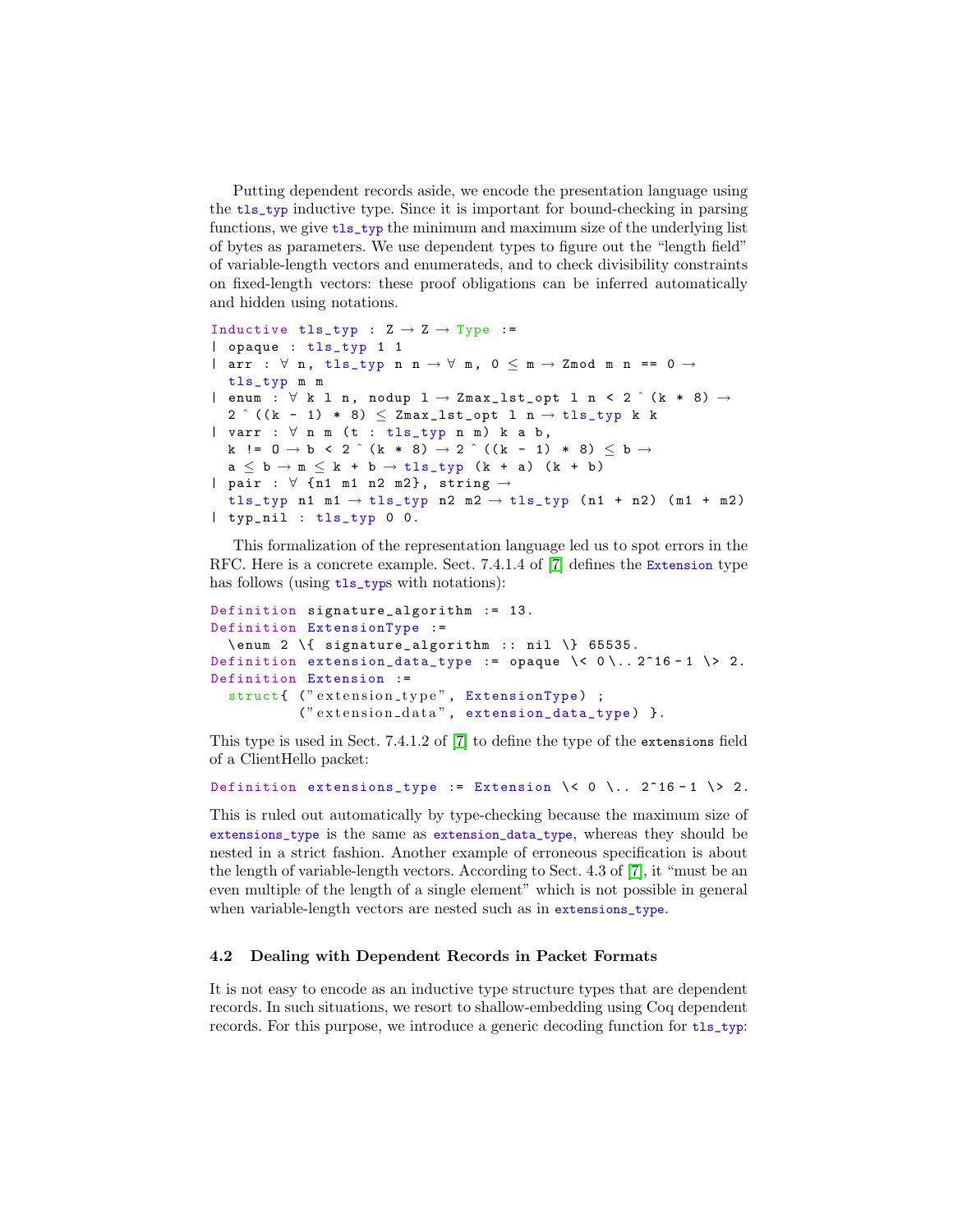```
Fixpoint decode n \{a \ b\} (t: tls_typ ab) lst: bool * list byte := ...
Definition decoder {a b} (t : tls\_typ a b) := decode (depth t) t.
Definition decodep {a b} (t : tls_typ a b) lst :=
 let (ret, 1st):= decoder t 1st in ret && (length 1st' == 0).
```
We also introduce the type packet  $p$  of lists of bytes that satisfy the predicate  $p$ , where  $p$  is typically a decoding function:

```
Record packet (p : list byte \rightarrow bool) :=
 { body :> list byte ; Hp : p body }.
```
As an example, let us consider the definition of TLSPlainText (Sect. 6.2.1 of [\[7\]](#page-14-0)):

```
Definition change_cipher_spec := 20. Definition alert := 21.
Definition handshake := 22. Definition application_data := 23.
Definition ContentType := \ enum 1 \{ change_cipher_spec ::
  alert :: handshake :: application_data :: nil \{ 255.
Definition length_maxp x := S41.bytes2valueN x \le 2 ^ 14.
Structure TLSPlainText := {
 type : packet (decodep ContentType) ;
 version : packet (decodep ProtocolVersion) ;
 length : packet (fun x \Rightarrow decodep uint16 x && length_maxp x) ;
 fragment : packet
  ( decodep ( opaque \[[ S41 . bytes2valueZ length \]])) }.
```
The dependency is between the fields fragment and length. Each field is expressed as a packet of some predicate; checking whether a list of bytes is a TLSPlainText packet consists in applying these predicates in sequence. length\_maxp corresponds to the prose statement that "TLSPlaintext records [carry] data in chunks of 2ˆ14 bytes or less".

Using above ideas, we formalized the packet formats of the Handshake protocol (which is a layer below the Record protocol, to which TLSPlainText belongs). The Handshake protocol encloses in particular ClientHello packets whose parsing in C is the topic of Sect. [5.](#page-9-0)

## <span id="page-9-0"></span>5 Towards Verification of PolarSSL ClientHello Parsing

#### 5.1 The Parsing Function and its Data Structures

The central data structure in PolarSSL records the characteristics of the TLS connection: the stage of the protocol (field "state"), the version used (fields "∗ ver"), the session number (field "session"), the negotiated cipher suite (field "cipher" of ssl\_session), the session id (field "id" of ssl\_session), cipher suites of the server (field "ciphers"), and the nonce for this session (field "randbytes"). Other fields ("in hdr", "in msg", "in left") are for navigation into the buffer that stores the incoming bytes:

```
Definition ssl_ctxt :=
 (" state", btyp sint32) ::
 ("major\_ver", btyp sint32) ::
```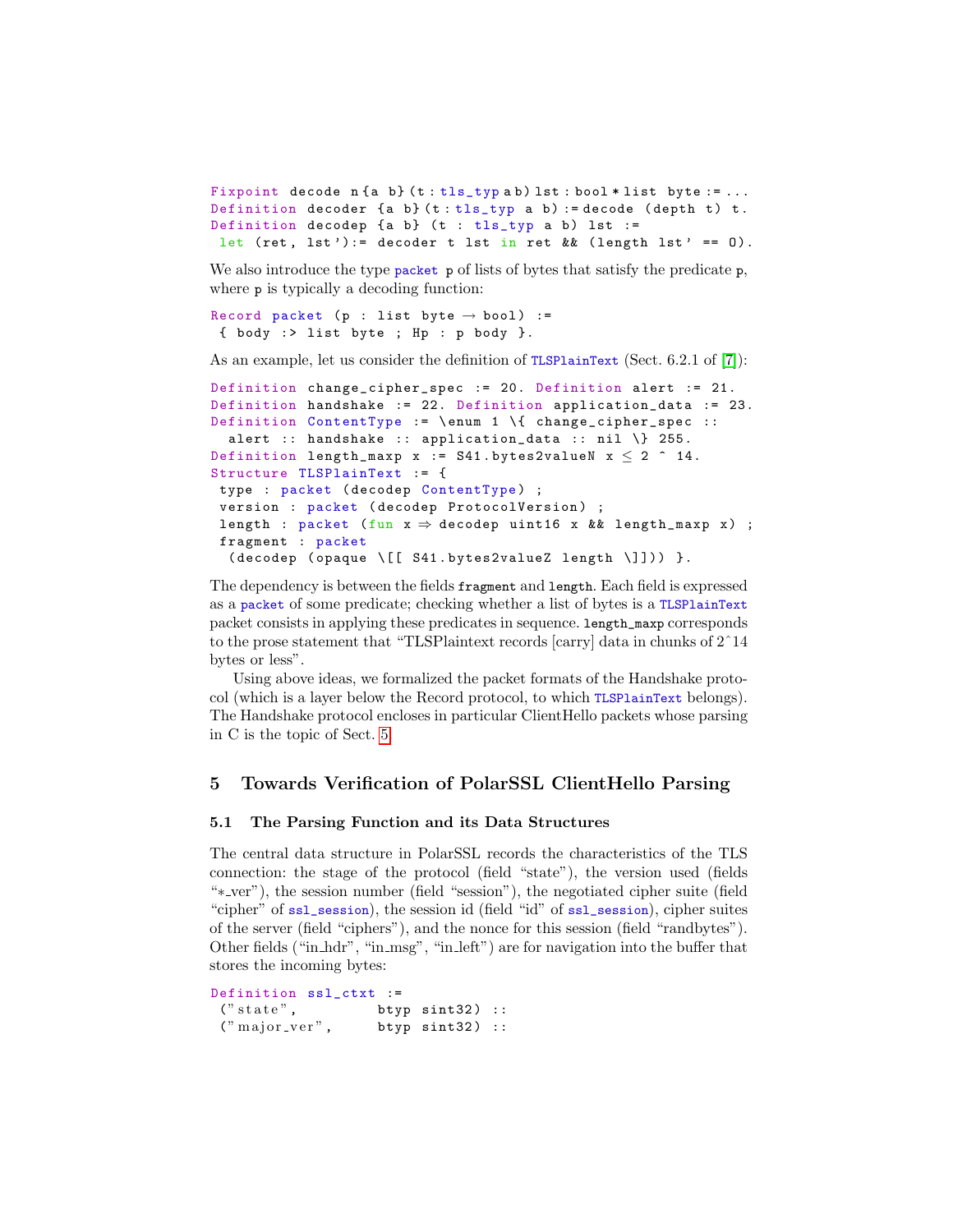```
("minor\_ver", btyp sint32) ::
 ("max_major\_ver", btyp sint32) ::("max-minor\_ver", btyp sint32) ::(" session", \qquad \qquad \texttt{ptyp} \; \texttt{ssl\_session}) \; ::("in_hdr", ptyp (btyp uchar)) ::
 ("in_m s g", ptyp (btyp uchar)) ::<br>("in_l e f t", btyp sint32) ::
                      btyp sint32) ::
 (" ciphers", p \text{ typ (btyp sint32)} ::<br>(" randbytes", p \text{ typ (btyp uchar)} ::
                      ptyp (btyp uchar)) :: nil.
Definition ss1</u>context := <math>styp (mkStag"ssl_context") ssl_ctxt.
Definition ssl_sess :=
 (" cipher", btyp sint32) :: ("length", btyp sint32) ::("id", ptyp (btyp uchar)) :: nil.Definition ssl_session := styp (mkStag" ssl_session") ssl_sess.
```
Fig. [1](#page-10-0) displays the beginning of the PolarSSL function that parses ClientHello packets of TLS version 1.0. This part deals with the header of the encapsulating Record packet. As often done in other proof assistant-based verification projects of C code (e.g., [\[12\]](#page-14-11)), we adapt the original code to structured control-flow by replacing the gotos with if-then-else's and by merging returns (so that the ret instruction in Fig. [1](#page-10-0) is a nop). This is therefore not exactly the original code

```
0 Definition ssl_parse_client_hello : @while . cmd cmd0 bexp := (
1 ssl_fetch_input "ret" "ss1" (cts32 (Z2s = 5)) ;
2 while .ifte (var_e "ret" \neq cst32 (Z2s 32 0))
3 ret
4 (" buf" \leftarrow* var_e " s s l" \hookrightarrow " in_hdr" ;
5 " -buf0 " \leftrightarrow var_e " buf";
6 while .ifte (var_e " _buf0 _ " && cst8 (Z2s 8 -128) \neqcst8 ( Z2s 8 0))
s ("ret" \leftarrow POLARSSL_ERR_SSL_BAD_HS_CLIENT_HELLO ; ret)
9 (while . ifte (var_e "_buf0_" \neq SSL_MSG_HANDSHAKE)
10 ("ret" \leftarrow POLARSSL_ERR_SSL_BAD_HS_CLIENT_HELLO ; ret)
11 (" \text{butf1} " ←* add_pe (var_e "buf") cst32_1 ;
\frac{12}{12} while ifte (var_e " buf1 " \neq SSL_MAJOR_VERSION_3)
13 ("ret" \leftarrow POLARSSL_ERR_SSL_BAD_HS_CLIENT_HELLO ;
14 ret)
15 (" _{-}\text{buf3}' _{-} \leftrightarrow add_pe (var_e "buf") (cst32 (Z2s _ 3)) ;
16 " \text{but/4} " \leftrightarrow add_pe (var_e "buf") (cst32 (Z2s _ 4)) ;
17 \t m'' \leftarrow ((c2i) (var_e " - buf3 -") \ \ \times\ cst32 (Z2s _ 8)) \|e
18 (c2i) (var_e "but4);
19 ...
```
<span id="page-10-0"></span>Fig. 1. ssl\_parse\_client\_hello (ssl\_srv.c, v.0.14.0): formal model

that we verify, but this is the code that we retrofit in the original application; compared to the original function, it is close in structure and has the advan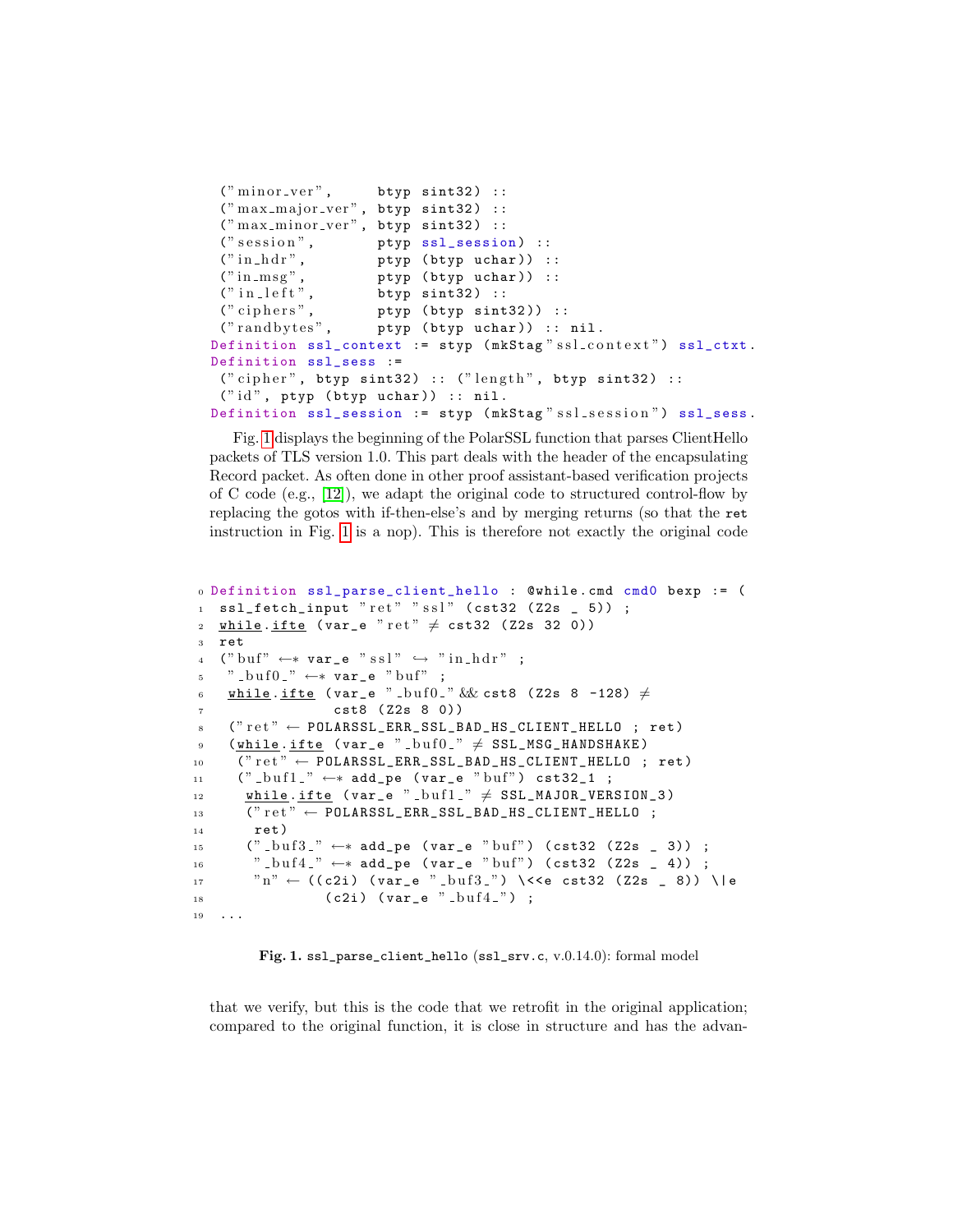tage of being formally verifiable. C expressions are almost ported as they are thanks to our library for finite-size integers [\[6\]](#page-14-12) to represent bit-wise operations. Yet, since expressions cannot have read side-effects, some C expressions need to be split into several commands using temporary variables (hence, the "-bufi-" variables in Fig. [1\)](#page-10-0). ssl\_parse\_client\_hello calls several library functions, such as ssl\_fetch\_input, a function that reads bytes from the input socket and fills a buffer with them. We do not plan to formally verify library functions for the time being and just axiomatize their correctness.

## 5.2 Verification Goal and Approach

We want to prove that, given an appropriate initial state and input from the network (modeled as the list of bytes SI, for "socket input"), ssl\_parse\_client\_hello either fails (by returning a non-zero value) or succeeds in checking that the incoming ClientHello packet is valid and updating the state of the server:

```
Lemma POLAR_parse_client_hello_triple : ∀ SI BU RB ID CI ,
 length BU = SSL_BUFFER_LEN \rightarrow length RB = 64 \rightarrow length ID = 32 \rightarrow∀ majv0 minv0 mmaj0 mmin0 cipher0 length0 a rb ses id ciphers vssl , ...
 {f} (* precondition (see below) *) }}
   ssl_parse_client_hello
 \{{ fun s h \Rightarrow (\exists i, [ var_e "ret" ] _ s = Some (bval32 032) \wedge(*\;\; postcondition\;\; (see\;\; below)\;\; *))∨ [ var_e " ret" ] s \neq Some (bval32 0_{32}) }}.
```
The precondition below specifies the initial state: the type context (from line [1\)](#page-11-0), the local variables (their types from line [3,](#page-11-1) their values from line [5\)](#page-11-2), and the initial state of the heap. The latter is specified by a Separation logic formula (starting from line [6\)](#page-11-3). It is the formalization of Fig. [2](#page-12-0) (left part). Except for pointers and the state of the protocol (S74.client\_hello), fields are uninitialized. The buffer BU is a sensitive storage space: it is for the input bytes and verification must make sure that it is not overrun.

```
0 fun s h \Rightarrow wf_tstore (_tstore s) \wedge_1 s \vdash^g "ssl_context" \dashv ssl_ctxt \wedge s \vdash^g "ssl_session" \dashv ssl_sess \wedge2 ...
 _3 s \vdash^t "ret" \dashv btyp sint32 \wedge s \vdash^t "ssl" \dashv ptyp ssl_context \wedge_4 s \vdash^t "buf" \dashv ptyp (btyp uchar) \wedge ...
 \mathbf{s} \in \mathbb{R}^{v \times v} \text{ss} \mathbb{R}^v \text{ and } \text{vs} \mathbb{R}^v \text{ and } \cdots_6 ((cst_pe _ a \vdash^a uchar \rightarrow map cst8 BU) \star\tau (cst_pe _ rb \vdash^a uchar \rightarrow map cst8 RB) \star8 (cst\_pe \_ id \vdash^a uchar \rightarrow map cst8 ID) \star9 (cst_pe _ ses \vdash ssl_session \rightarrow10 ( bval32 cipher0 :: bval32 length0 :: pval id :: nil )
11 CST_SE _) \star_{12} (cst_pe _ ciphers \vdash^a uint32 \rightarrow map cst32 CI) \star TT \star13 (var_e" ssl" \vdash ssl_context \rightarrow14 ( bval32 ( Z2u 32 S74 . client_hello ) ::
15 bval32 majv0 :: bval32 minv0 :: bval32 mmaj0 ::
```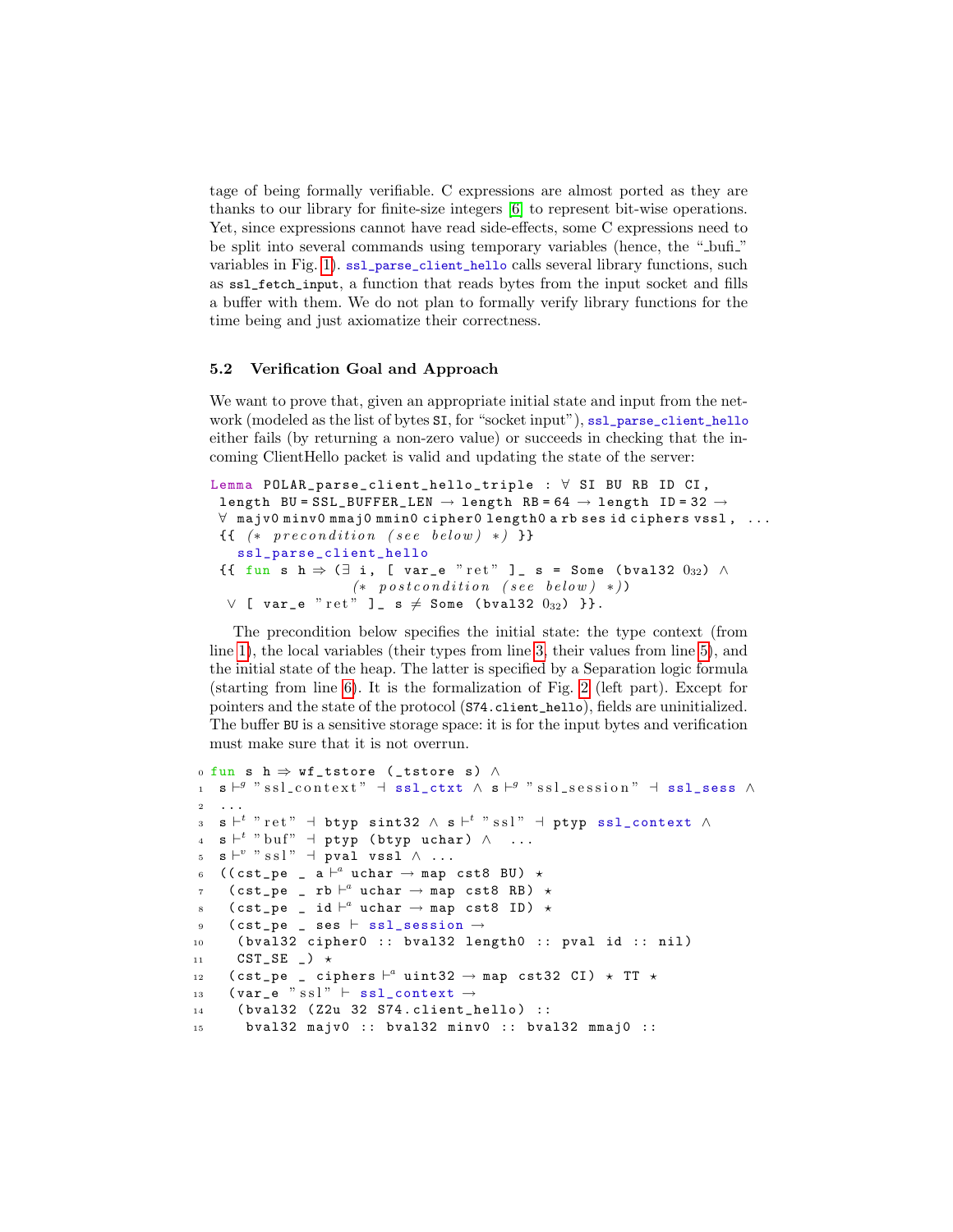| 16      | bval32 $mmin0$ :: pval ses ::                                          |
|---------|------------------------------------------------------------------------|
| 17 - 17 | pval $(a + Z2u$ ptr_len 8) :: pval $(a + Z2u$ ptr_len 13) ::           |
| 18      | bval32 $0_{32}$ :: pval ciphers :: pval rb :: nil) $CST\_SE$ $_$ ) s h |

At the time of this writing, our verification effort has not gone further than what is displayed in Fig. [1,](#page-10-0) i.e., parsing of the Record header. We will therefore just comment about the postcondition (see [\[16\]](#page-15-0) for a tentative complete formalization). The first part of the postcondition specifies that the incoming bytes form a valid ClientHello. This could be checked by applying the appropriate decoding function from the formal RFC to the slice of the buffer BU containing the incoming bytes (to be precise, from the 8th byte—PolarSSL magic number—and of length the value stored in the "in left" field of the ssl\_context data structure). This is our ultimate goal but, for the time being, we are in the process of checking correctness conditions one by one, as we advance through the verification. Let us illustrate how we work with the formal RFC. Regarding the Record header, we have to verify for example that it specifies a Handshake packet, i.e., that u2Z (nth 8 BU  $0_8$ ) = S621.handshake, or that the length that it encodes is bounded according to the RFC, i.e., that S621.length\_maxp (n SI) holds, where n is that slice of SI that contains the encoded length. These examples show that the formal RFC is useful to replace magic numbers and ad-hoc interpretation of prose statements from [\[7\]](#page-14-0). The second part of the postcondition specifies that



<span id="page-12-0"></span>Fig. 2. State of the heap before (on the left) and after parsing (one the right)

the state of the heap after parsing has been updated correctly with the incoming data. As for the precondition, this is captured by a Separation logic formula. Fig. [2](#page-12-0) (right part) provides a pictorial representation that can be compared with the initial heap state (on the left). The array BU is filled with a ClientHello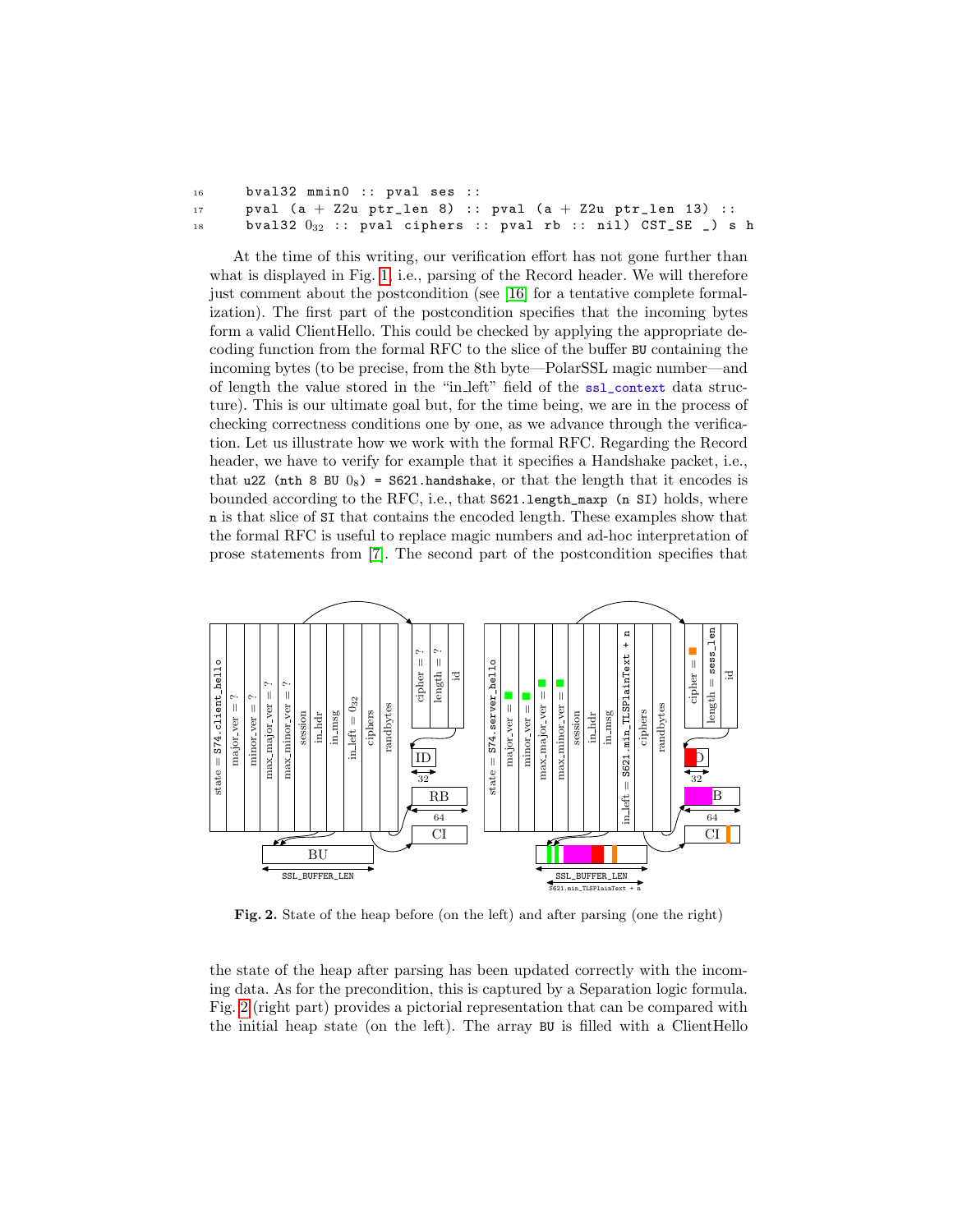packet whose contents are duplicated in PolarSSL data structures. For example, the array for random bytes RB has been half-filled with the client nonce. Also, the state of the protocol is updated to S74.server\_hello.

Note that it will not be possible to guarantee that ssl\_parse\_client\_hello succeeds for any correct incoming packet because PolarSSL has several restrictions, that are either common practice (e.g., the restriction that the length of the Handshake must be larger that the length of the ClientHello that is embeds— "Theoretically, a single handshake message might span multiple records, but in practice this does not occur.", [\[2\]](#page-14-13) p.70) or just application-related limitations (PolarSSL does not handle packets as large as what is allowed by the RFC).

## 6 Related Work

[\[10\]](#page-14-8) proposes a formalization of Separation logic for C in the Isabelle proofassistant, with an application to a memory allocator. Our use-case being different led us to work on different issues, like the formalization of the RFC for TLS. Our technical development also differs: at the level of the definition of C types ([\[10\]](#page-14-8) only distinguishes between scalar and aggregate types, so that case-by-case lemmas are required to ensure that C types are correctly modeled—Sect. 5.3 in  $[10]$ ; at the level of pointer arithmetic  $[10]$  favors a variant of the Burstall-Bornat model for heap access whereas we stick to direct, byte-level accesses). Yet, it is interesting to compare lemmas in both formalizations (e.g., the corollary of Theorem 7.5 in [\[10\]](#page-14-8) with the lemma mapsto\_styp\_inv in Sect. [3.1\)](#page-5-1).

[\[11\]](#page-14-14) provides a complete model of C in Coq, but without Separation logic. Again, technical developments differ in several ways. For example, to avoid dealing with a type context, [\[11\]](#page-14-14) chooses a "structural" encoding for structs: an enclosing struct can always be referred to by using "indices" so as to enable the definition of recursive types. Originally, we did not choose this direction because it requires to rework the types from the original program.

[\[12\]](#page-14-11) proposes a different approach to the problem of interactive verification of C programs. There is no Separation logic per se, but Hoare logic is used to establish simulations (see Sect. 5.2 in [\[12\]](#page-14-11)). Application of this approach to PolarSSL would require the construction of a reference implementation, what would be another way to formalize the RFC for TLS.

## 7 Conclusion

In this paper, we introduced a framework for formal verification of TLS packet processing in C. It consists of a formal model of a subset of C in Coq. This model features a simple encoding of C types that allows for easy and faithful modeling. We equipped this model with a Separation logic, that differs from textbook Separation logic because of C types. This logic has been tested by deriving standard Separation logic-lemmas and by verifying the standard inplace list reversal. We then investigated application to a parsing function of an existing implementation of TLS. Specification required formalization of the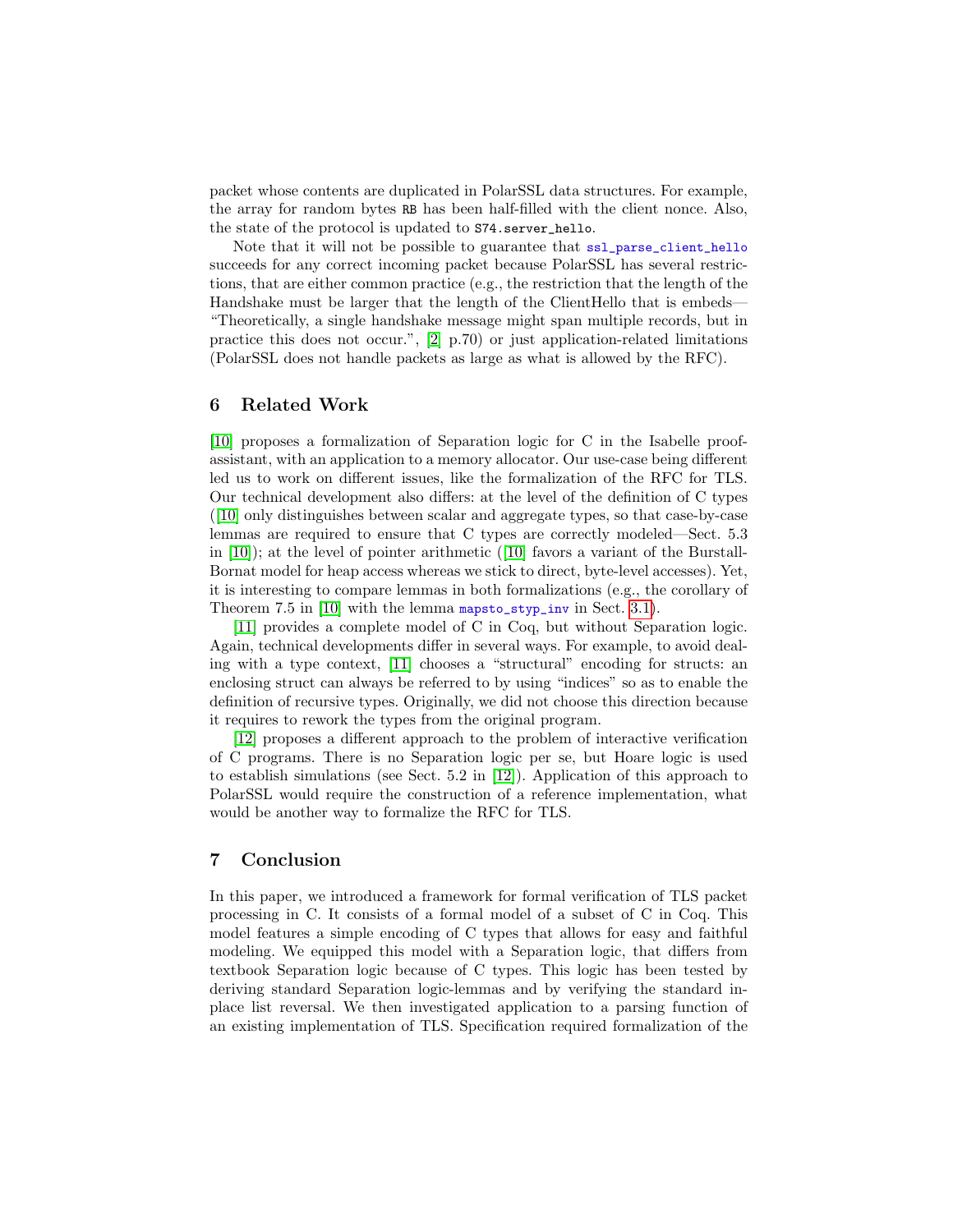corresponding RFC. We did so by providing encodings of packet formats that led us to improve the original document, in particular by spotting errors.

We are also preparing for formal verification of basic functions from the ASN.1 parser of PolarSSL (the ASN.1 parser turned out to be a recurrent source of bugs for OpenSSL [\[9\]](#page-14-7)). At this stage, there are still many ways to improve our model of C and its Separation logic. We already worked out a model for dynamic allocation that extends [\[3\]](#page-14-5) (Sect. 7) with C types. We plan to work on compliance with the C standard (in particular, portability issues) and on the interface with assembly (so as to verify those parts of the implementation of TLS implementations that use assembly for cryptography).

## References

- <span id="page-14-1"></span>1. Harbison, S.P., Steele, G.L: C: A Reference Manual. 5th edition. Prentice Hall, 2002
- <span id="page-14-13"></span>2. Rescorla, E.: SSL and TLS: Designing and Building Secure Systems. 11th Printing. Addison Wesley, 2000.
- <span id="page-14-5"></span>3. Reynolds, J.C.: A Logic for Shared Mutable Data Structures. Proc. of the 17th IEEE Symp. on Logic in Computer Science (LICS 2002), pp.55–74. IEEE, 2002.
- <span id="page-14-2"></span>4. Bishop, S., Fairbairn, M., Norrish, M., Sewell, P., Smith, M., Wansbrough, K.: Engineering with logic: HOL specification and symbolic-evaluation testing for TCP implementations. Proc. of the 33rd ACM SIGPLAN-SIGACT Symposium on Principles of Programming Languages (POPL 2006), pp.55–66. ACM Press, 2006.
- <span id="page-14-10"></span>5. Marti, N., Affeldt, R., Yonezawa, A.: Formal Verification of the Heap Manager of an Operating System using Separation Logic. Proc. of the 8th Intl. Conf. on Formal Engineering Methods (ICFEM 2006), vol. 4260 of LNCS, pp.400–419. Springer, Oct. 2006.
- <span id="page-14-12"></span>6. Affeldt, R., Marti, N.: An Approach to Formal Verification of Arithmetic Functions in Assembly. Proc. of the 11th Annual Asian Computing Science Conf. (ASIAN 2006), vol. 4435 of LNCS, pp.346–360. Springer, Jan. 2008.
- <span id="page-14-0"></span>7. Dierks, T., Rescorla, E.: The Transport Layer Security (TLS) Protocol Version 1.2. RFC 5246. IETF, 2008.
- <span id="page-14-6"></span>8. PolarSSL. Open Source embedded SSL/TLS cryptographic library. [http://](http://polarssl.org) [polarssl.org](http://polarssl.org).
- <span id="page-14-7"></span>9. OpenSSL. Open Source toolkit for SSL/TLS. <http://www.openssl.org>.
- <span id="page-14-8"></span>10. Tuch, H.: Formal Verification of C Systems Code. J. Autom. Reasoning, vol. 42(2– 4), pp.125–187. Springer, 2009.
- <span id="page-14-14"></span>11. Blazy, S., Leroy, X.: Mechanized Semantics for the Clight Subset of the C Language. J. Autom. Reasoning, vol. 43(3), pp.263–288. Springer, 2009.
- <span id="page-14-11"></span>12. Winwood, S., Klein, G., Sewell, T., Andronick, J., Cock, D., Norrish M.: Mind the Gap. Proc. of the 22nd Intl. Conf. on Theorem Proving in Higher Order Logics (TPHOLs 2009), vol. 5674 of LNCS, pp.500–515. Springer, 2009.
- <span id="page-14-4"></span>13. The Coq Proof Assistant: Reference Manual. Ver. 8.3. Available at [http://coq.](http://coq.inria.fr) [inria.fr](http://coq.inria.fr). INRIA, 2010.
- <span id="page-14-3"></span>14. Brady, E.: IDRIS-Systems Programming meets Full Dependent Types. Proc. of the 5th ACM Wksp. Programming Languages meets Program Verification (PLPV 2011), pp.43–54. ACM Press, 2011.
- <span id="page-14-9"></span>15. Affeldt, R., Nowak. D., Yamada, K.:Certifying Assembly with Formal Cryptographic Proofs: the Case of BBS. Science of Computer Programming, in press. Elsevier, 2011. <http://dx.doi.org/10.1016/j.scico.2011.07.003>.